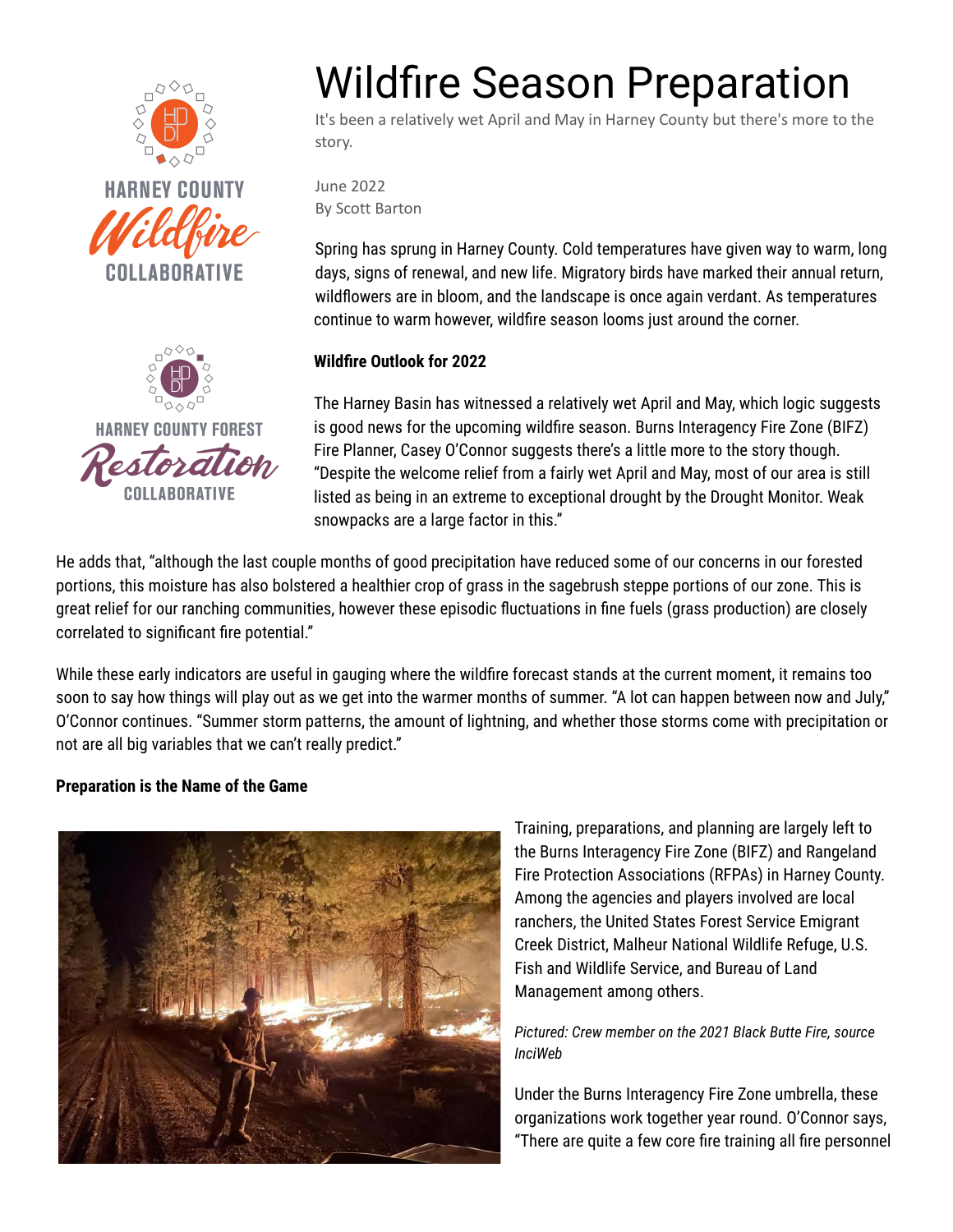have to go through annually including fire refresher, pack testing, and chainsaw refreshing to name a few." "In addition, the younger workforce that is working towards career fire jobs, is undergoing some more advanced training, such as Initial Attack Incident Commander, Firing Operations, and other leadership training."

"Seasonal crews have been coming back to work for the summer the last couple of weeks. Guard school kicked off Sunday, June 12 and ran through the week. It's the introductory training that is required for all new fire fighters."

While training before the season is a vital part of the process, the most valuable work is right on the horizon. O'Connor indicates that, "once our agency trucks are all staffed with the seasonal workforce, we'll do some cross training between RFPA's and the federal side. In my opinion, this type of training has the most value in preparation for the upcoming fire season."

### **High Desert Partnership and the Harney County Wildfire Collaborative**

The Harney County Wildfire Collaborative (HCWC), a collaborative of High Desert Partnership, is playing a major role in preparing and strategizing for the upcoming fire season and future fire seasons.

One very recent example is Oregon Senate Bill 762 which was passed in 2021 and allocated more than \$220 million to help Oregon communities better prepare for and respond to wildfires. It was largely due to the work of High Desert Partnership and the Harney County Wildfire Collaborative that more than \$5 million in funding was received for Harney County.

O'Connor participates with the HCWC. "We have several projects going that are either directly tied to the HCWC or associated. I have been directly tied to developing Potential Control Lines within the Stinkingwater Mountains region as well as the rest of our fire zone," he says. Potential Control Lines are designated routes and points of access where fire crews can best respond to and attack wildfires. O'Connor indicates, "the purpose of these lines is to all be on the same page locally on a bad fire day. It also gives clarity to outside resources about important infrastructure to utilize."

"My process has been to have the fire operations group mark maps across the areas they know to identify the best linear features across the landscape where we could make a stand on a big fire day. Typically, these are major road systems. The next step is to get large maps with these Potential Control Lines to the Rangeland Fire Protection Associatins and have them vet the lines we have picked. They know their areas the best and typically have some valuable edits to incorporate in our final lines."

The work currently being done is only the beginning though. O'Connor remains excited about what the future holds. "Going down the road, I'm optimistic that we'll further strengthen these identified lines with vegetation and fuels work to make them more defensible. This is already occurring on portions of the Stinkingwaters in which funding was received from Senate Bill 762."

"The Potential Control Line process is tied to a larger risk management model known as Potential Operational Delineations (PODS) that has been gaining momentum. Locally, Harney County is updating their Community Protection Plan. I believe these identified Potential Control Lines and the Potential Operational Delineations process will be utilized to identify areas of risk and focus mitigation efforts going forward."

# **The Importance of Education**

There's no denying that mother nature is the most common cause of wildfires. While that might be the case, the consensus is that education plays a critical role in wildfire prevention and mitigation too. O'Connor agrees and can't emphasize the importance of education enough. "Locally our fire workload is still dominated by natural starts. However, we have seen an increase in human starts. The education, prevention, and mitigation components to our fire program have been collateral duties for many of us until this last year. We are excited to have filled two positions to get more focus on these programs.